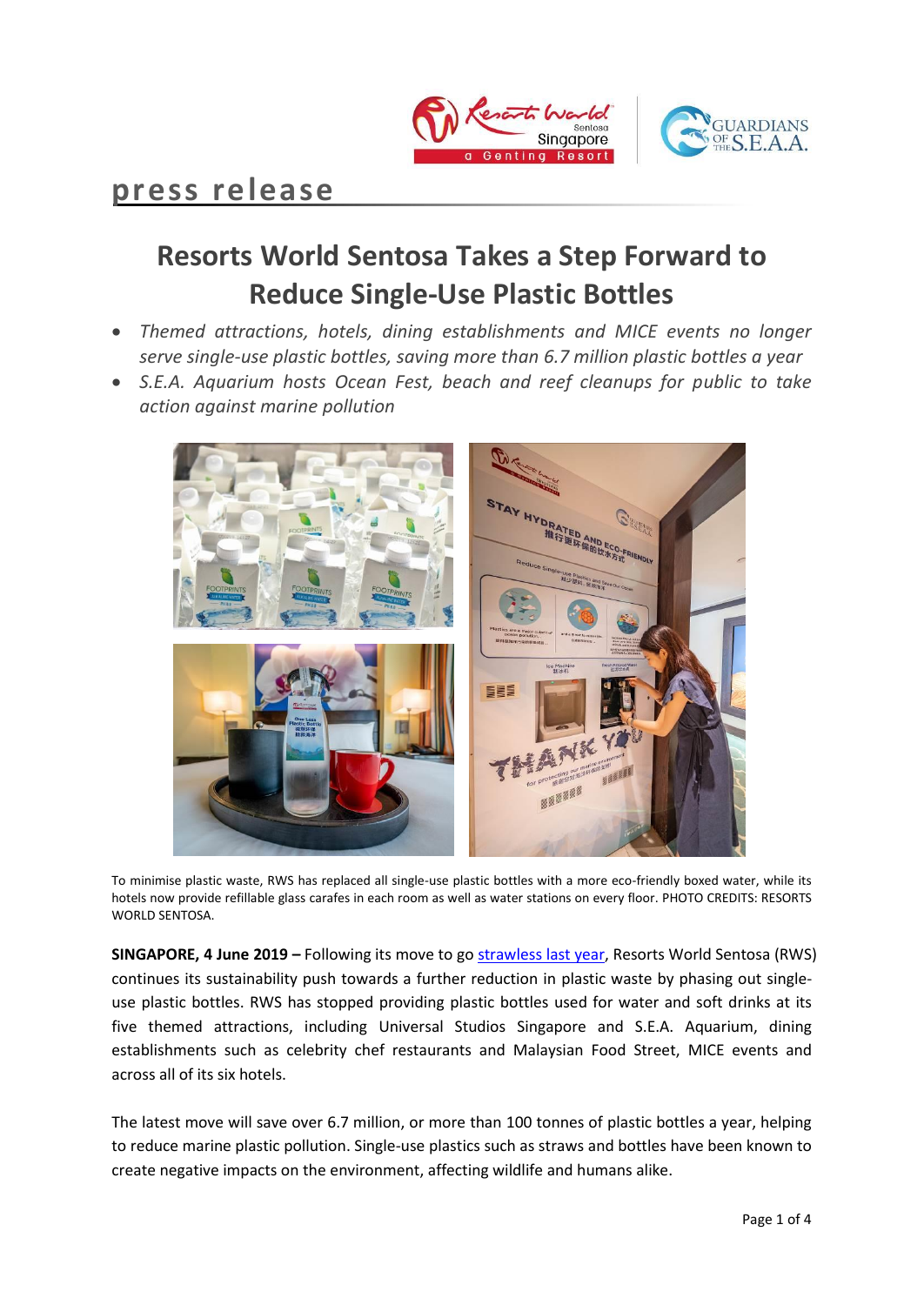RWS has replaced single-use plastic bottles with more eco-friendly alternatives such as boxed alkaline water and aluminum canned drinks. RWS's six hotels, which previously provided complimentary bottled water, now offer more sustainable options for drinking water. These include refillable glass carafes in each room as well as newly-installed water stations on every floor for ease of hydration. The initiative extends to MICE events, where guests are now served fresh fruit-infused water dispensed from filtered pitchers instead of bottled water.

To turn the tide on plastic waste, RWS has also rolled out several activities to educate the public on minimising ocean pollution. S.E.A. Aquarium is currently hosting its annual Ocean Fest celebration to mark World Oceans Day. The month-long festival aims to raise awareness on ocean soundscapes and the negative impacts of sound pollution which is partly caused by oil drilling for plastics production. From now till 30 June, guests can immerse in audio-visual installations to learn about the good and bad sounds underwater, and catch a brand-new show featuring an ensemble of upcycled materials turned into musical instruments, live-sized dancing puppets made from recycled materials and an original score that conveys the importance of the 3Rs: Reduce, Reuse and Recycle.

S.E.A. Aquarium's conservation group, Guardians of the S.E.A.A, is organising beach and reef cleanups this month in collaboration with local nature groups. The group continues to reach out to 13,000 team members across the resort to raise awareness about plastic pollution and how everyone can take action to reduce their single-use plastic consumption. As part of its efforts, more than 2,000 team members were given reusable bottles for everyday use.

The elimination of plastic bottles is part of RWS's sustainability efforts to minimise waste as it supports the move towards becoming a Zero Waste Nation. RWS will continue to map its plastic footprint and overall waste, and make calculated reductions where possible. The resort continuously explores new and innovative eco-friendly practices across its day-to-day business operations for sustainable growth.

Refer to **Annex A** for an infographic on RWS's initiatives to reduce single-use plastics.

**– END –**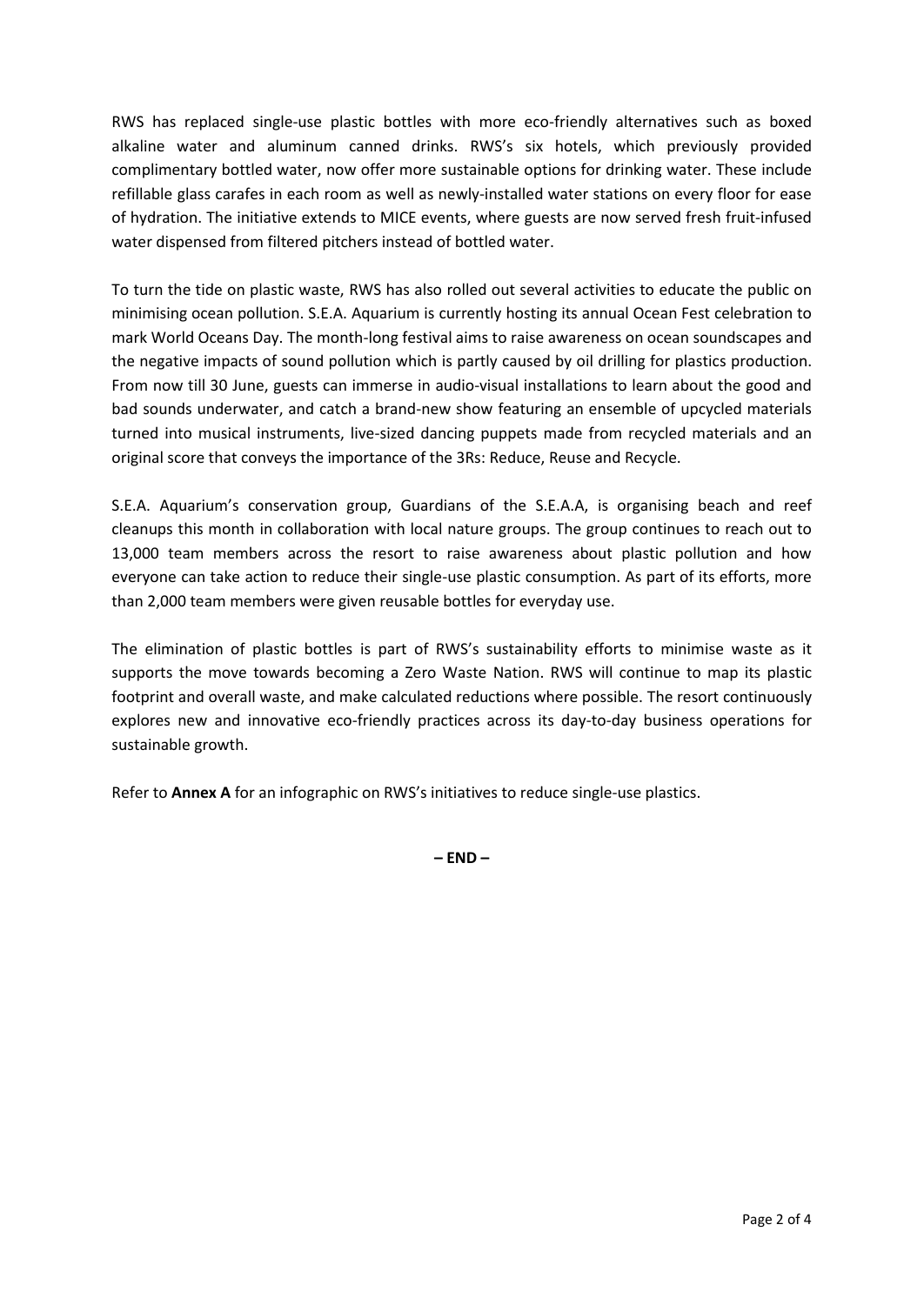#### **ABOUT RESORTS WORLD SENTOSA**

Resorts World Sentosa (RWS), Asia's premium lifestyle destination resort, is located on Singapore's resort island of Sentosa. Spanning 49 hectares, RWS is home to world-class attractions including Universal Studios Singapore, S.E.A. Aquarium, the Maritime Experiential Museum, Dolphin Island and Adventure Cove Waterpark. Complementing the adventure and adrenaline of its theme parks and attractions are six unique luxury hotels, the world-class Resorts World Convention Centre, a casino and the Asian flagship of a world-renowned destination spa. RWS offers award-winning dining experiences and exciting cuisine from around the world across its many renowned celebrity chef restaurants, establishing itself as a key player in Singapore's vibrant and diverse dining scene and a leading gourmet destination in Asia for epicureans. The integrated resort also offers world-class entertainment, from original resident productions to concerts and public shows such as Crane Dance and Lake of Dreams. RWS has been named "Best Integrated Resort" since 2011 for eight consecutive years at the TTG Travel Awards which recognises the best of Asia-Pacific's travel industry.

RWS is wholly owned by Genting Singapore, a company of the Genting Group. For more information, please visi[t www.rwsentosa.com.](http://www.rwsentosa.com/)

**11/ResortsWorldatSentosa B @** @ rwsentosa [www.rwsentosablog.com](http://www.rwsentosablog.com/)

### **MEDIA CONTACTS**

Shaiful Rizal Tel: +65 6577 9761 / +65 9170 2542 Email: [shaiful.malek@rwsentosa.com](mailto:shaiful.malek@rwsentosa.com)

#### **Note to Editors**

1. Photos can be downloaded from <https://app.box.com/s/de1vazuxbdvb38moze8j81q2jmgrlgzq>

 $\omega$ 

2. All photos are to be attributed to Resorts World Sentosa